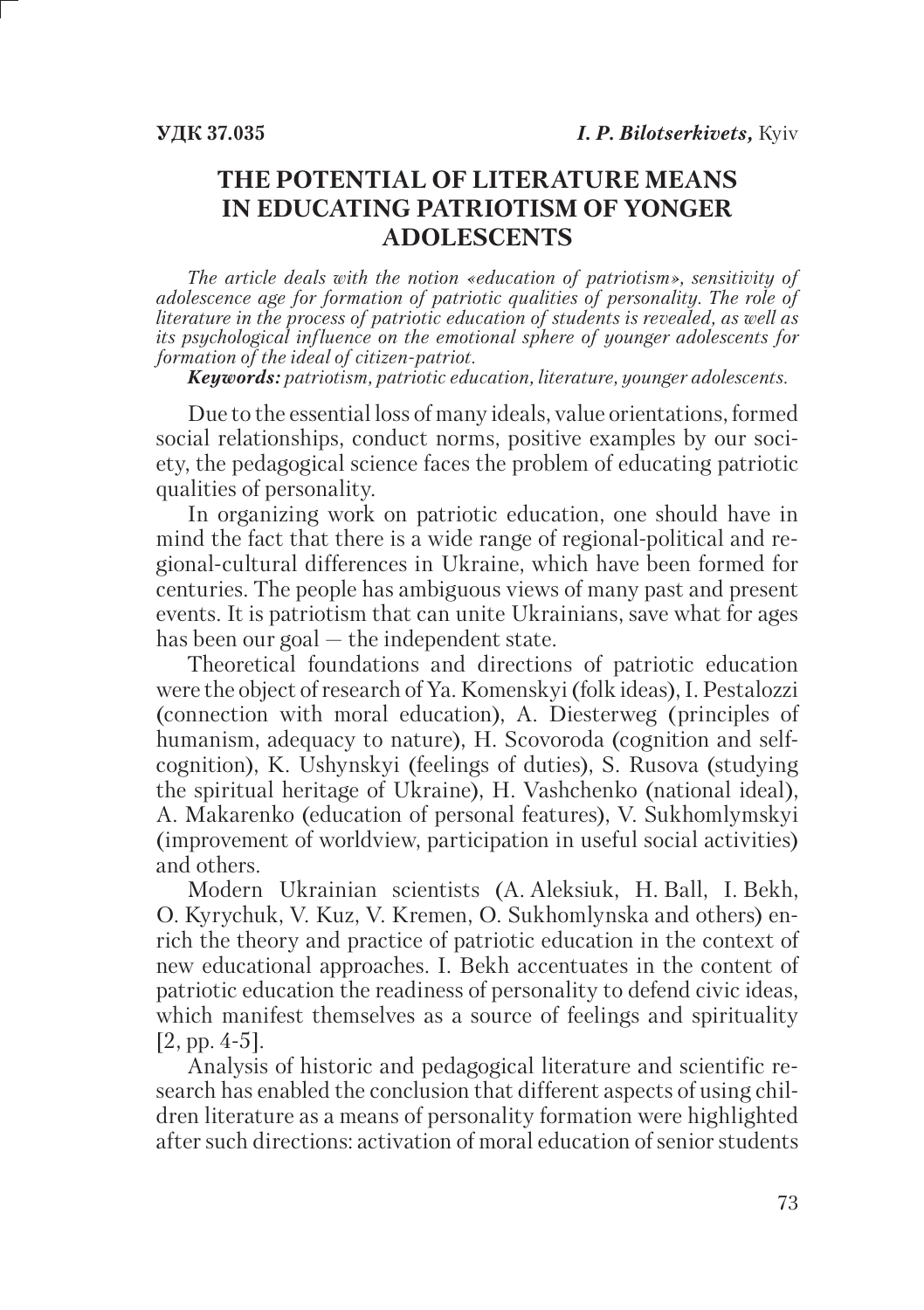during studying foreign literature (V. Bolotina); development of the students' ability to aesthetically perceive literature as a complex of individual-psychological qualities, methods of formation of art tastes, aesthetical skills and their capacity to independently analyze and assess a work of fiction (К. Babenko, L. Bashmanivska); a pedagogical system of formation of teenagers' value orientations by means of literature during school time, in particular an optimal unification of all-human, civic and personal qualities (A. Bohush) [3].

Nevertheless, the problem of educating patriotism of younger adolescents by means of literature remains undeveloped.

The aim of the article is to reveal the potential of literature means in patriotic education of younger adolescents.

Patriotic education is a consistent and systematic process of forming young generation's high patriotic consciousness, the feeling of love towards Ukraine, respect to famous national historical public figures, the readiness to perform civic and constitutional duties.

The goal of patriotic education is the formation of citizens-patriots of Ukraine, who are ready to self-deniably build and guarantee its national security, to know their rights and duties, to defend them in a civilized manner, to contribute to the unity of the Ukrainian people, civic peace and harmony in society, to be competitive, to successfully realize themselves in the social environment as a citizen, family man (woman), professional, carrier of Ukrainian national culture [1].

This goal can be achieved through realization of educational tasks such as:

- strengthening of patriotic values, respect towards the cultural and historic past of Ukraine; –
- education of respect to the Constitution of Ukraine, laws of Ukraine, the state symbols;
- recognition and securing the rights of the child as the highest value of the state and society;
- comprehension of the interconnection between individual freedom, human rights and responsibility;
- formation of ethnic and national self-consciousness, love to the family, native land, the people and the state;
- recognition of the spiritual unity of all regions of Ukraine, their common cultural heritage and future;
- formation of tolerant attitude towards other nations, cultures and traditions;
- formation of language culture, mastering the Ukrainian language as the spiritual code of the nation.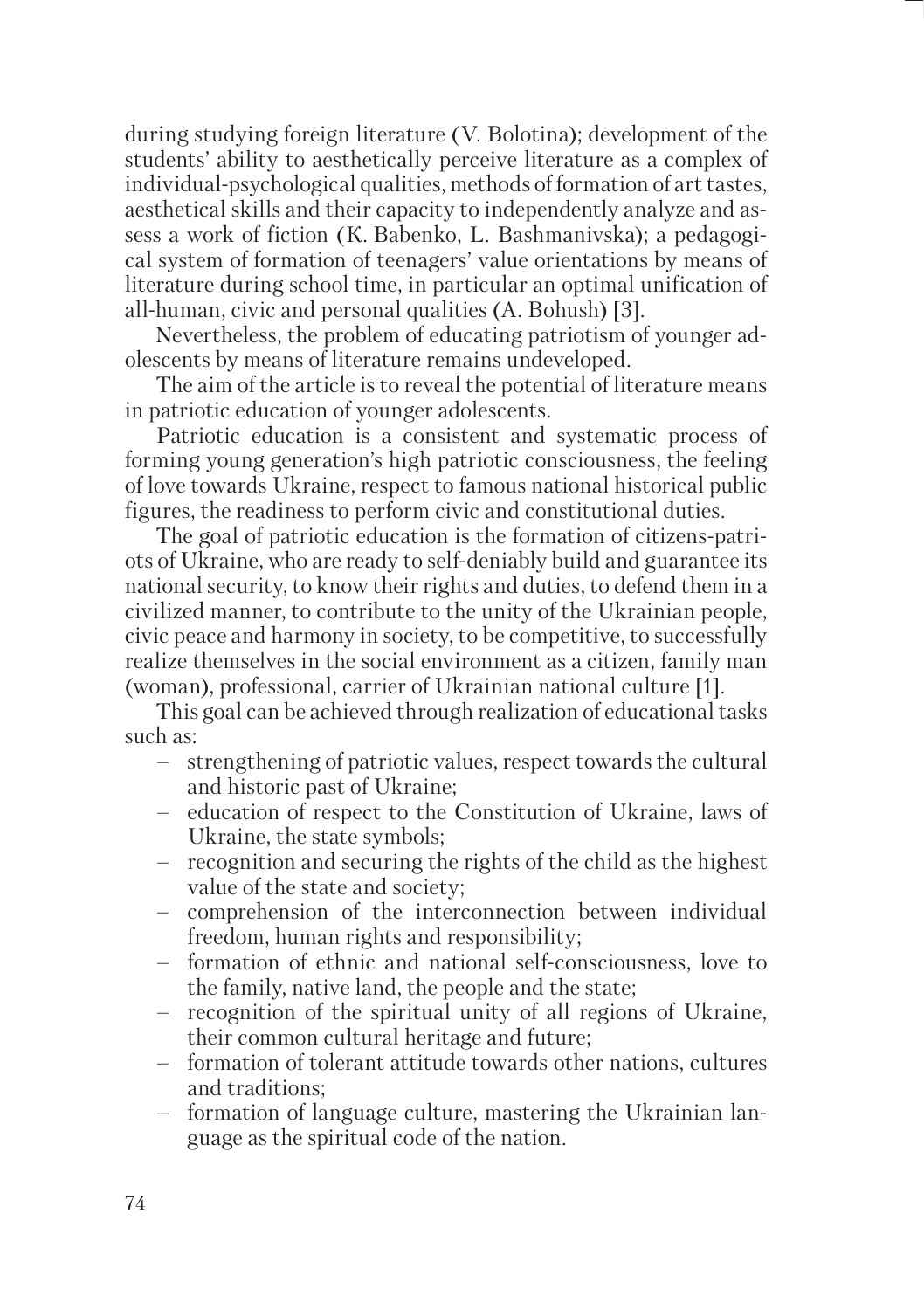Literature and art are an important part of the spiritual culture of the people. Because of this, they are an element of patriotic education. Cultivating love, respect, pride of Ukrainian literature and art is an integral component of patriotic education.

The knowledge that any work of art contains, has a certain worldview load, makes the reader think, and teaches to analyze life phenomena and human deeds. The methodological basis for defining literature as one of the effective means of education is a provision that it reflects in all polysemy and complexity moral conflicts of epochs, civilizations, moral etalons of feelings and conduct. However, the specifics of literature is in its capacity to reflect moral-ethical notions and feelings not as a certain system of knowledge, but as images. The main task of art style is the impact on human psyche, feelings, thoughts through the content and the form of poetical and prose texts created by poets and writers.

The main social task of culture as a whole and art culture in particular is the spiritual development of personality. With respect to literature, it uses an arsenal of its means to develop a person spiritually. Belles-lettres forms a social and aesthetical ideal, displaying it as word pictures. Thanks to these images, social ideas, moral norms, aesthetical values of society transform into the personal experience of a human being, who perceive these images, into organic parts of his (her) character.

Describing this phenomenon, Ph. M. Dostoievskyi noted that in the process of communication with art, artistic impressions, «gradually accumulating, pierce the heart's cortex, enter into the heart, into its essence, and form the person». Translating to people an integral concrete and emotional social experience, literature uses the phenomenon of human emotional memory, which is much stronger than the rational one. Emotional memory is extremely lasting; іt forms itself as «a memory of heart» without learning.

Perceived and mastered word pictures become a motive force for human conduct, sense-making factors in life of people. In scientist V. V. Neverov's point of view, literature heroes can have an immense influence. For example, there is much evidence, which remained from the times of the Second World War, of the huge impact of the image of Korchahin. The letters and notes put into the cases of cartridges have carried to us the soldiers' aсknowledgments of their wish in their last hour to fight and to die as Korchahin did. Pierced with bullets and debris, with traces of blood, and sometimes written in blood, these documents are the most convincing proof that people, who had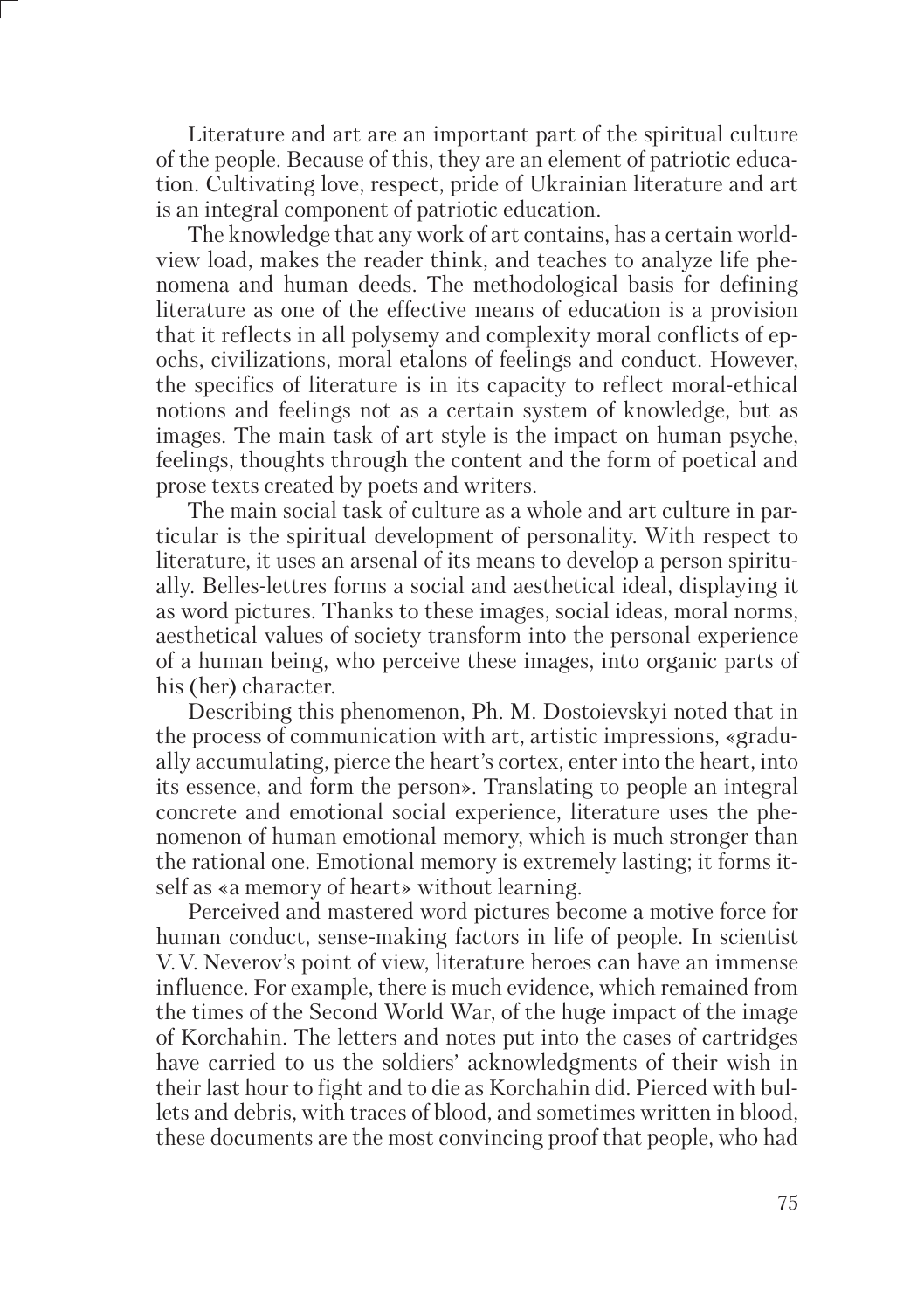left them, truly lived their life as the literature hero chosen by them for copying, did.

The educational force of literature, its capacity to make the reader copy a literature image, are determined by its main peculiarities. Through its content, it motivates the reader to formulate a conclusion due to his (her) own considerations and feelings. Imaginative literature makes the emotional experience of the art work's heroes — in lesser or greater degree — part of the reader's emotional experience. The spiritual world of the person is getting richer with help of literature through comprehension of ideals and through empathy with the heroes' feelings, through co-participation and compassion. The depth and duration of the literature heroes' impact depend on the emotional affection force during perceiving the work of fiction. We carry brightly perceived and experienced pictures and images with us through the whole our life. They, perhaps subconsciously, live inside us and influence our spiritual world.

Art in its essence is not didactic; it does not envisage moralizing and edification, which is especially liked by children. «…The goal of an artist,  $-$  as O. Pushkin wrote  $-$  is an ideal, not sermon». A piece of fiction is not a lesson that should be compulsory learned and reported to the teacher. People learn the content of it freely and easy, without external pressure. Everyone defines his (her) own attitude to it according to his (her) own life experience and culture level. In this, art contributes to solving one of the most difficult problem of patriotic education — transformation of knowledge, abstract ideas into inner moral beliefs of personality.

Beliefs cannot arise due only to neutral information, indifferent for people. Much worse, when calls to love one's native land are proclaimed against the background of the corruption and soullessness of those who manage it. Such calls are of little effect. Patriotic conviction is a social idea transformed into a life value of person. It is the art image close to the person, independently chosen and socially significant, that can become for him (her) that very «magic crystal», which makes the remote nearer, external internal, social personal.

Researchers think that in patriotic education, the impact of a work of fiction is not to be viewed as an immediate result, though many teachers would wished it. The psychological suggestion has to be calculated for a long duration. In its turn, there is a need for careful concern of the teacher with respect to emotional perception. No doubt, to secure «participation» of the reader in the events described in a book, comprehension of the moral ideas, co-existence with the heroes, is the primary concern of the author. Nevertheless, the teach-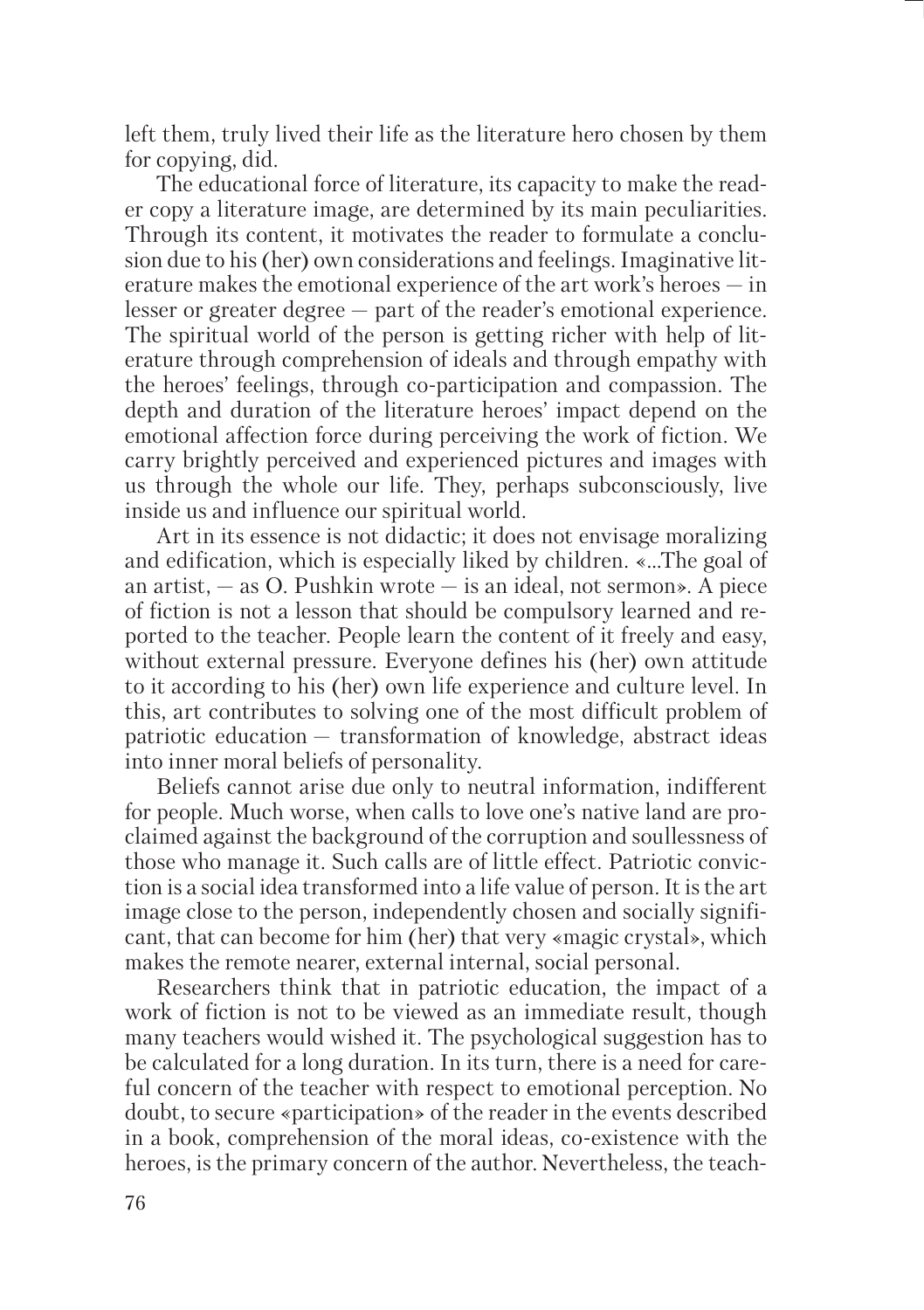er should also take care about it, for he is a mediator between novel (poem) and reader. Sometimes, students because of lack of experience may not understand some essential parts of the artwork. The book that is not understood is the same as an unread book. Another role of the teacher is to motivate the child to reading. The awakening of stable interest to fiction, in our case — of patriotic direction, a certain type of character, the wish to copy it demands from the teacher not episodical adressing some works of patriotic and moral themes, but systematical activities during years.

The principle of consistency and succession is important also due to the complex influence of artistic culture on the thoughts, feelings and conduct of people. For mastering of knowledge and art-images is always selective and individual. One person after contacting with a piece of fiction is able to directly feel its influence, another will think it over for a long time, gradually digesting its content, a third one will have a light feeling. Someone will remain indifferent. Moreover, in L. Vyhotskyi's point of view, «art … never produces any direct practical action, it only prepares the soul for this action».

However, the consequences of art influence is much deeper, when it motivates a person to decisive deeds, and even changes his life, in terms of society — arouse significant changes in moods, persuasions, and actions of social groups. Harmony between requests and needs of people, on one side, and their moral development, on the other, greatly depends on art culture. Scientists have proved the tight interconnection between inclination of the person to art and his (her) formed ideal and moral positions.

To effectively use the impact of literature means, the teacher should know the psychology of students, concerning our research the psychology of younger teenagers. Usually, adolescent age covers the period of 11-12 up to 15 years (students of 5-9 forms). The period of 11-12 years can be considered as younger adolescent age.

Scientist affirm that since this age social activity is directed, first of all, to acceptance and mastering of norms, values, and ways of behavior that are characteristic of the world of adults and relationships between them. That is, there is not necessary for an work of fiction to contain peculiarities of children's life and adventures, the heroes can be adults as well.

In teenagers' age moral feelings are intensively formed, thanks to which the norms of conduct learned by them can be an effective motive for action. For a teenager, a heroic deed with bright external acts of the hero in a difficult and unusual life situation is most attractive.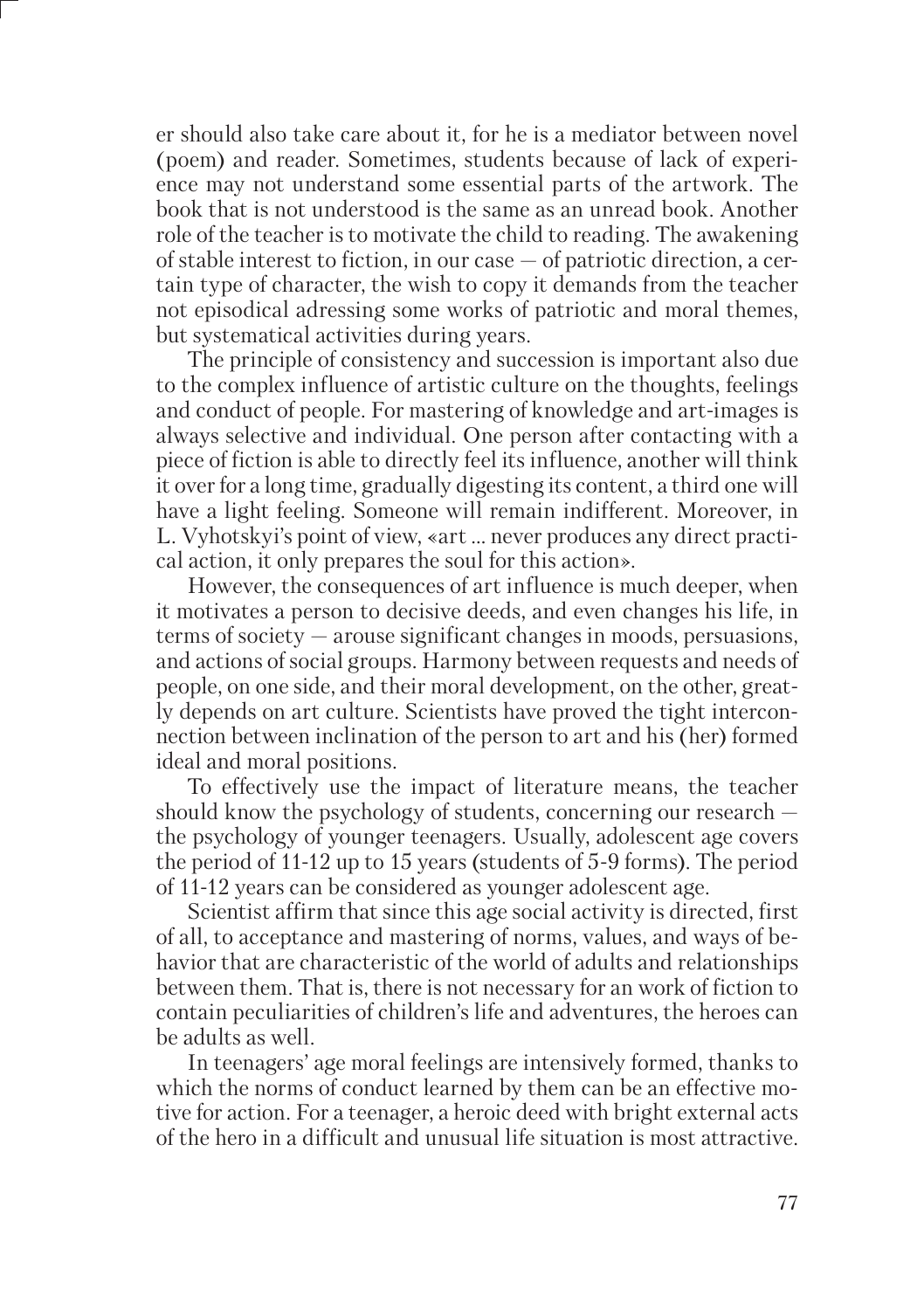Adolescents tend to uncompromisely differentiate the good and the evil.

Adolescence is a very important time space for development of the person's ideals. Ideals become the example for copying, the rule according to which teenagers are trying to act.

The emotional sphere of adolescents is developing boisterously. Orientation on certain examples determines the content of their new system of life values and general formation of personality.

All the above-mentioned features testify the sensitivity of younger adolescent age for formation of patriotic qualities by means of literature.

Artistic culture, obviously, cannot perform its main task if the corresponding conditions are not provided. First, citizens should be acquainted with literature of high quality, and society has to contribute to it. This condition envisages the analysis of the problem of defining the existing literature as qualitative or not.

The Ukrainian people has created during its long history precious literature, which is placed high in world culture. Ukrainian literature (T. Shevchenko, Lesia Ukrainka, I. Franko, Marko Vovchok, H. Skoworoda, I. Nechui-Levytskyi and many other poets and writers) is of great social political, cognitive and educational importance. The role of foreign literature in the context of the international element of patriotic education should not be diminished as well. Any citizen-patriot has to be acquainted with other nations' cultures, to know and respect them. In addition, moral human qualities are universal all over the world, and should be educated on the examples of the best foreign literature (W. Scott, E. Remark, J. London, O. Pushkin, L. Tolstoi and others).

We think it rational to consider a spectrum of forms and methods of work with fiction. Pedagogical practice has proved that any learning material is easily digested and kept in the memory for a long time if a student not passively perceives it, but actively acts during lessons. It is expedient to unite passive, half-active and active methods (lecture, narration, the method of book tasks, heuristic…) [5]. In order to activate students, sometimes it is useful to apply the method of play, which is still topical in younger adolescence. The teacher can use painting, preparing additional information, abstracts, selection of illustrations etc. in the work with teenagers.

So far, we can conclude that literature is a kind of art that represents one of the strongest means of human cognition, a tool of influence on the reality. Literature develops the consciousness of a human being, his (her) feelings, will, psyche, forms human character, that is,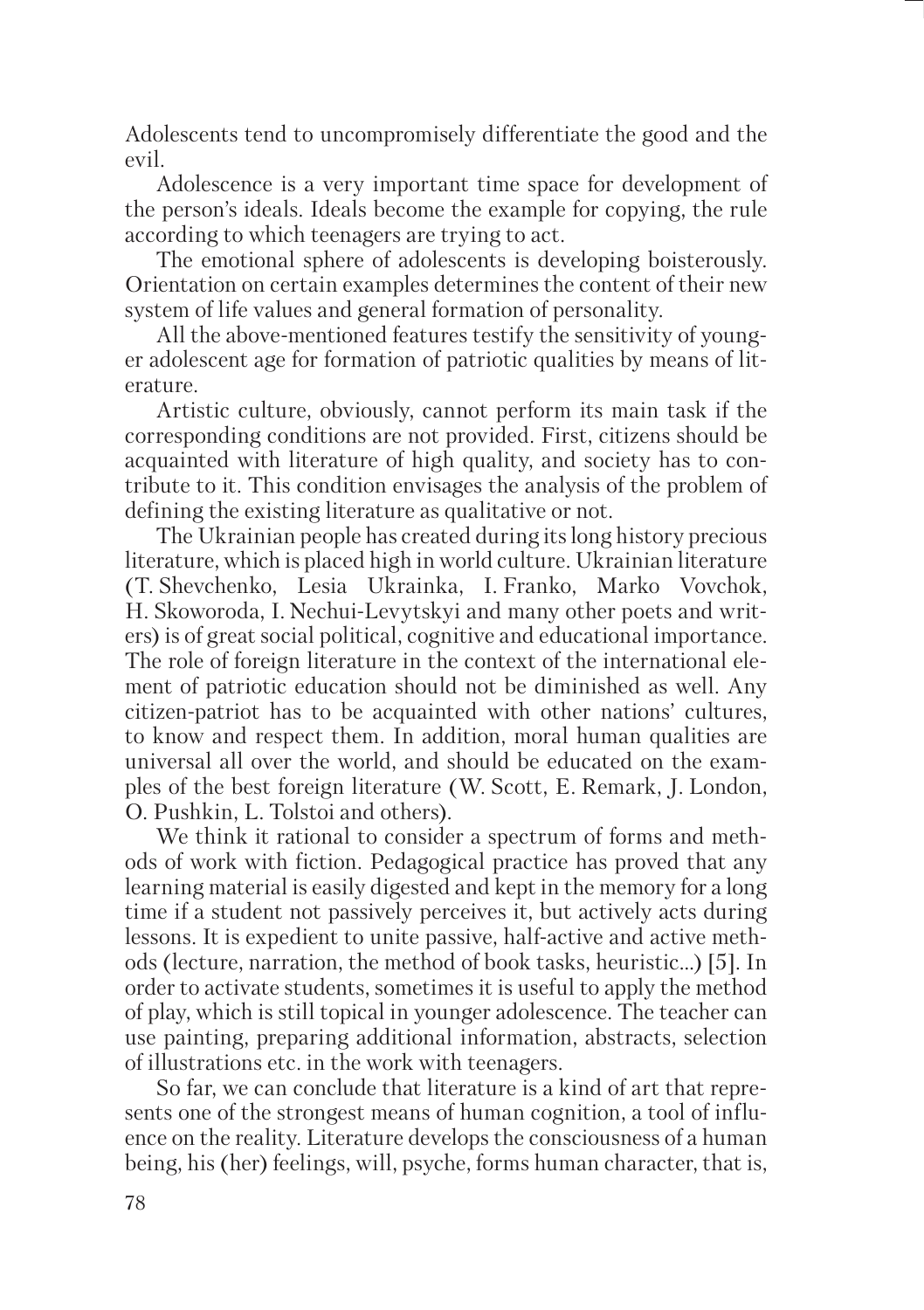it has enormous potential for educating personality, in the context of our research – teenagers' patriotic qualities.

The successfulness in educating patriotism of young generations demands creative improvement of the existent forms, methods, means and tools of educational influence on the child based on artworks since childhood. Further research can be directed on such themes: applying innovations in Ukrainian literature lessons and in out-ofclass activities for formation of patriotism, studying the problem of the unity of all-human and national values in patriotic education, the role of internationalism and using the best experience of foreign countries in patriotic education.

### **Література**

- 1. Концепція національно-патріотичного виховання молоді [Електронний ресурс] : затверджена спільним наказом Міністерства України у справах сім'ї, молоді та спорту, Міністерства освіти і науки України, Міністерства оборони України, Міністерства культури і туризму України від 27.10.2009 № 3754/981/538/49. — Режим доступу : http://osvita. ua/legislation/other/5397/. — Назва з екрана.
- 2. Бех І. Д. Виховання особистості: Сходження до духовності : наук. вид. / І. Д. Бех. – К. : Либідь, 2006. – 272 с.
- 3. Вавілова І. В. Дитяча література як засіб формування особистості дитини (друга половина XIX — початок XX ст.): дис. ... канд. наук:  $13.00.01 -$ 2008 [Електронний ресурс] / Ірина Володимирівна Вавілова. — Режим доступу : http://www.lib.ua-ru.net/diss/cont/344718.html. — Назва з екрана.
- 4. Кірішко Л. М. Патріотичне виховання учнівської молоді в умовах сучасного навчального закладу [Електронний ресурс] / Л. М. Кірішко. — Режим доступу : www.koippo.kr.ua/arhiv/patriotichne.doc. — Назва з екрана.
- 5. Середа Н. А. Громадянське виховання на уроках української літератури [Електронний ресурс] / Н. А. Середа. — Режим доступу : www. teacherjournal.com.ua/.../4218-gromadya... — Назва з екрана.
- 6. Онопрієнко О. Патріотичне виховання як науково-педагогічна проблема: понятійний аспект [Електронний ресурс] / О. Онопрієнко. — Режим доступу : library.udpu.org.ua/...silsk.../visnuk\_25.pdf. — Назва з екрана.

*В статье определено понятие «воспитание патриотизма», доказана сенситивность подросткового возраста для формирования патриотических качеств личности. Рассмотрена роль художественной литературы в процессе патриотического воспитания учащихся, ее психологическое влияние на эмоциональную сферу младших подростков с целью формирования идеала гражданина-патриота.* 

*Ключевые слова: патриотизм, патриотическое воспитание, художественная литература, младшие подростки.*